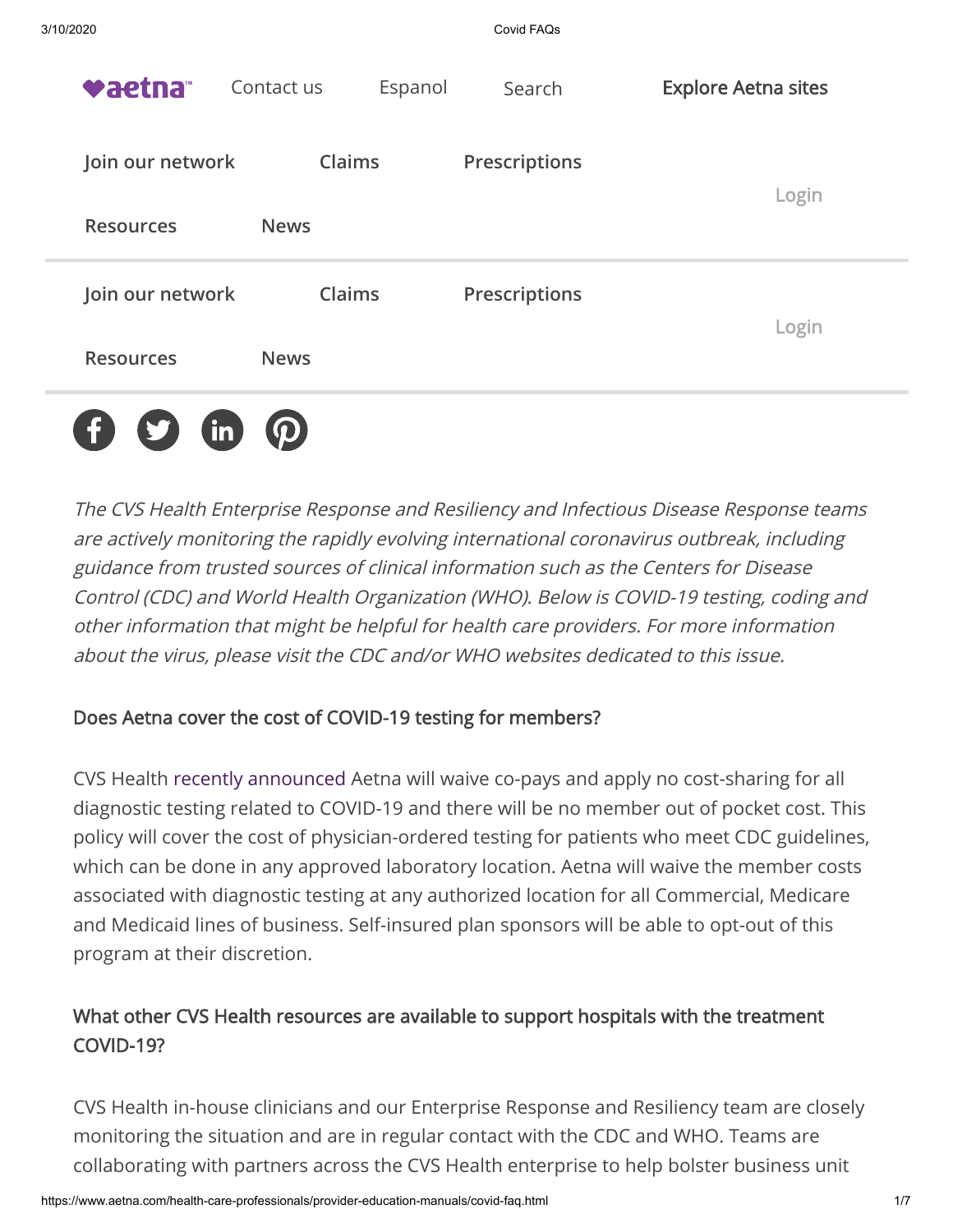| 3/10/2020        |                       | Covid FAQs           |                            |
|------------------|-----------------------|----------------------|----------------------------|
| <b>vaetna</b> ™  | Espanol<br>Contact us | Search               | <b>Explore Aetna sites</b> |
| Join our network | <b>Claims</b>         | <b>Prescriptions</b> |                            |
| <b>Resources</b> | <b>News</b>           |                      | Login                      |
| Join our network | Claims                | <b>Prescriptions</b> | Login                      |
| <b>Resources</b> | <b>News</b>           |                      |                            |

Patients who have concerns that they may have been exposed to COVID-19 or may have symptoms of COVID-19 should contact their physician or local/state Department of Health for testing. The test specimens will be obtained and then sent to a laboratory. We are not currently able to do specimen collection or testing at MinuteClinic or CVS Retail pharmacies. The CDC states that coronavirus testing may be performed on patients with a doctor's approval.

# What commercial labs have the ability to test for COVID-19?

Quest Diagnostics and LabCorp have announced they will launch a COVID-19 test service. They are providing updates to their provider community on their capabilities and how to order the tests. Aetna will continue to provide updates on the other labs that will have testing capabilities. Aetna continues to reach out to the commercial labs with their ability to provide the COVID-19 testing.

Selected labs approved to do COVID-19 testing are (information as of March 6, 2020):

| Lab Name                         | <b>Testing Available</b> |  |
|----------------------------------|--------------------------|--|
| LabCorp                          | March 5, 2020            |  |
| <b>Quest Diagnostics</b>         | March 9, 2020            |  |
| <b>Accurate Diagnostics Labs</b> | March 23, 2020           |  |
| <b>BioReference</b>              | TRD                      |  |
| Sonic Healthcare (CBL)           | March 23, 2020           |  |

How will patients access the COVID-19 testing? Can Aetna members go directly to draw stations?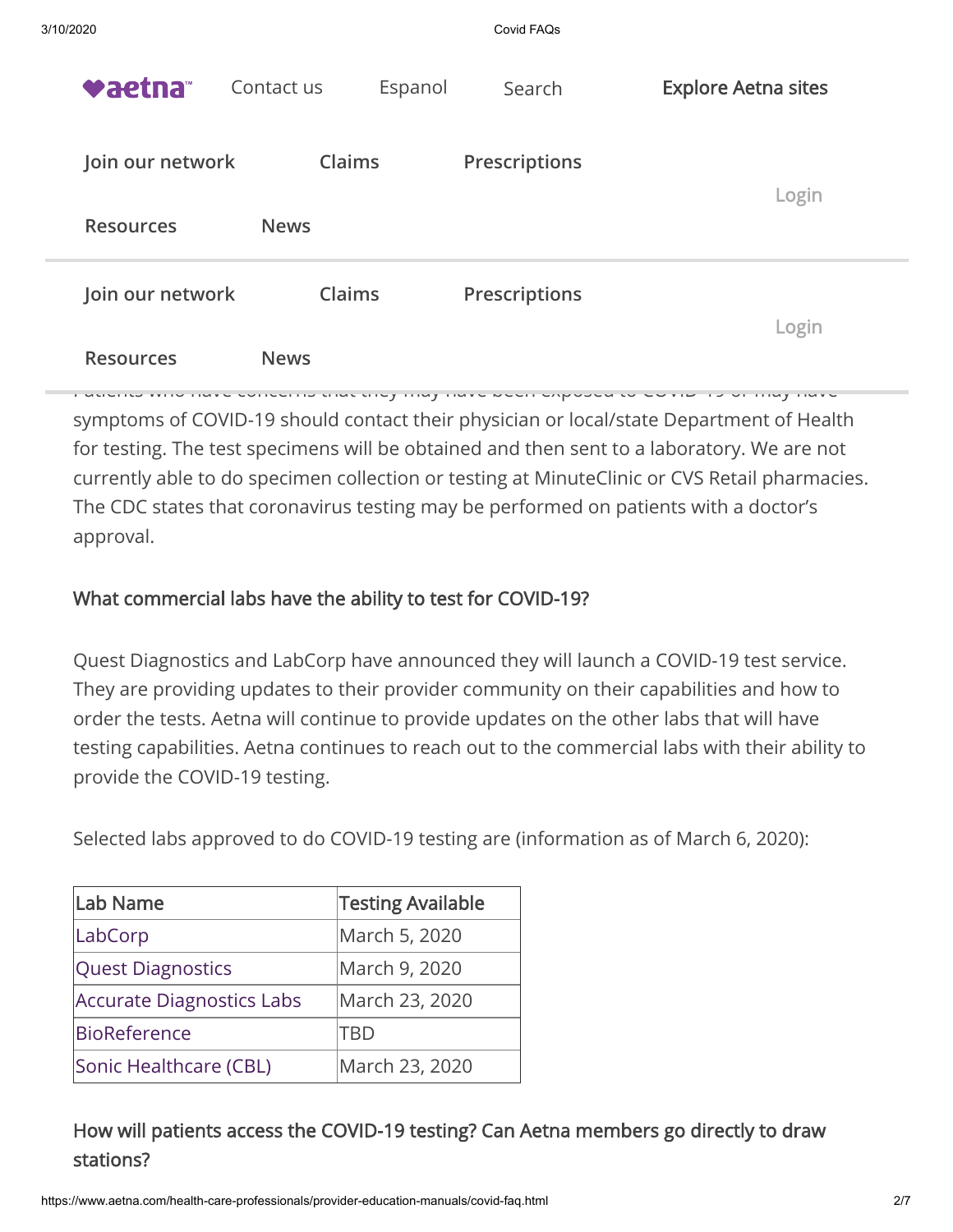| 3/10/2020 |                  |               |         | Covid FAQs           |                            |  |
|-----------|------------------|---------------|---------|----------------------|----------------------------|--|
|           | vaetna           | Contact us    | Espanol | Search               | <b>Explore Aetna sites</b> |  |
|           | Join our network | Claims        |         | Prescriptions        |                            |  |
|           | <b>Resources</b> | <b>News</b>   |         |                      | Login                      |  |
|           | Join our network | <b>Claims</b> |         | <b>Prescriptions</b> | Login                      |  |
|           | <b>Resources</b> | <b>News</b>   |         |                      |                            |  |

### How is Aetna tracking the readiness and availability of the new lab test?

Aetna is in contact with commercial labs and tracking the availability of new lab tests.

#### What is the pricing for COVID-19 testing?

Aetna continues to reach out to the commercial labs with their ability to develop the applicable pricing. CMS has not set pricing for COVID-19 testing, but they are expected to soon.

# What Common Procedural Technology (CPT) codes should be used for COVID-19 testing?

Aetna is complying with the CMS coding guidelines for COVID-19 lab testing. CMS adopted two CPT codes, (U0001) and (U0002), for COVID-19 testing.

- U0001 2019 Novel Coronavirus (2019-nCoV) Real-Time RT-PCR Diagnostic Panel should be used when specimens are sent to the CDC and CDC-approved local/state health department laboratories.
- U0002 2019-nCoV Coronavirus, SARS-CoV-2/2019-nCoV (COVID-19), any technique, multiple types or subtypes (includes all targets), non-CDC should be used when specimens are sent to commercial laboratories, e.g. Quest or LabCorp, and not to the CDC or CDC-approved local/state health department laboratories.

For more information and future updates, visit the [CMS website](https://www.cms.gov/) and its [recently issued FAQs](https://www.cms.gov/newsroom/press-releases/covid-19-response-news-alert-cms-issues-frequently-asked-questions-assist-medicare-providers). CMS has not set pricing for COVID-19 testing, but they are expected to soon.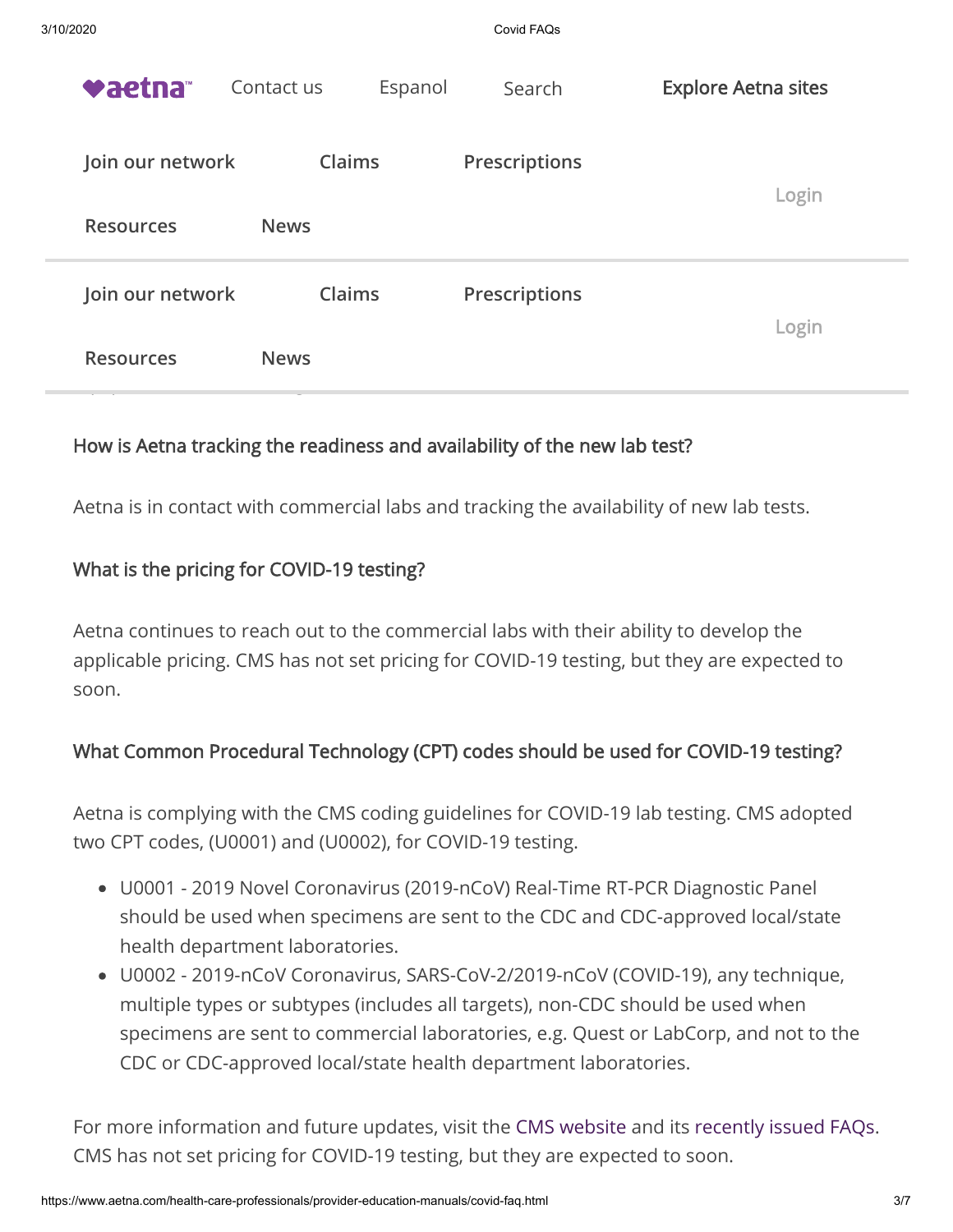| 3/10/2020        |                       | Covid FAQs    |                            |
|------------------|-----------------------|---------------|----------------------------|
| vaetna           | Contact us<br>Espanol | Search        | <b>Explore Aetna sites</b> |
| Join our network | Claims                | Prescriptions | Login                      |
| <b>Resources</b> | <b>News</b>           |               |                            |
| Join our network | Claims                | Prescriptions |                            |
| <b>Resources</b> | <b>News</b>           |               | Login                      |

- Z03.818 (Encounter for observation for suspected exposure to other biological agents ruled out). Used for cases where there is a concern about a possible exposure to COVID-19, but this is ruled out after evaluation.
- Z20.828 (Contact with and (suspected) exposure to other viral communicable diseases). Used for cases where there is an actual exposure to someone who is confirmed to have COVID-19.

#### Signs and Symptoms

- For patients presenting with any signs/symptoms (such as fever, etc.) and where a definitive diagnosis has not been established, assign the appropriate code(s) for each of the presenting signs and symptoms such as:
	- R05 (Cough)
	- R06.02 (Shortness of breath)
	- R50.9 (Fever, unspecified)

# Pneumonia

- For a pneumonia case confirmed as due to the 2019 novel coronavirus (COVID-19), assign codes:
	- J12.89 (Other viral pneumonia)
	- B97.29 (Other coronavirus as the cause of diseases classified elsewhere)

# **Bronchitis**

- Acute bronchitis confirmed as due to COVID-19, assign codes:
	- J20.8 (Acute bronchitis)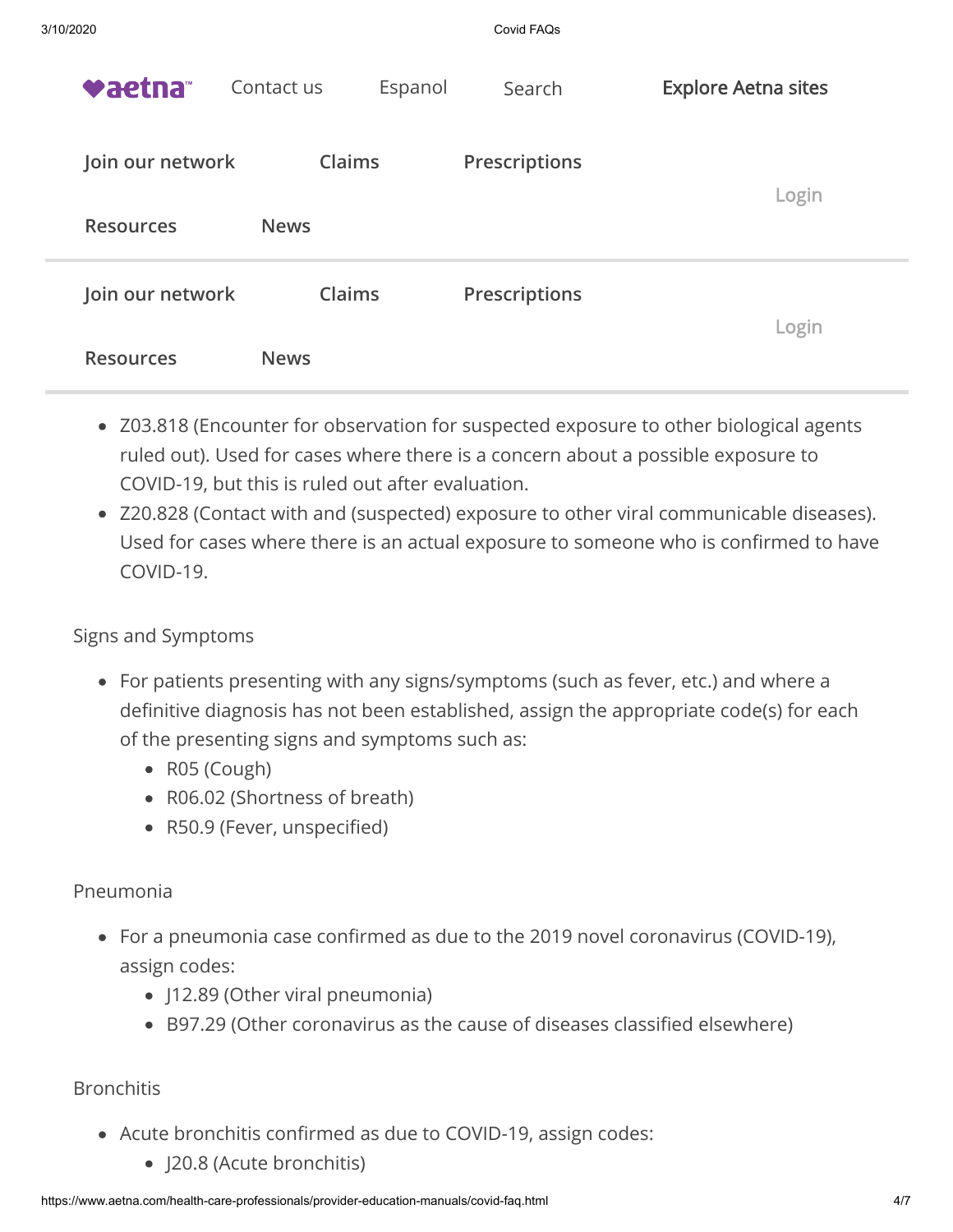| 3/10/2020 |                  |               |         | Covid FAQs    |                            |  |
|-----------|------------------|---------------|---------|---------------|----------------------------|--|
|           | <b>vaetna™</b>   | Contact us    | Espanol | Search        | <b>Explore Aetna sites</b> |  |
|           | Join our network | <b>Claims</b> |         | Prescriptions | Login                      |  |
|           | <b>Resources</b> | <b>News</b>   |         |               |                            |  |
|           | Join our network | Claims        |         | Prescriptions |                            |  |
|           | <b>Resources</b> | <b>News</b>   |         |               | Login                      |  |

- B97.29 (Other coronavirus as the cause of diseases classified elsewhere)
- Assign the following codes if the COVID-19 is documented as being associated with a respiratory infection, NOS:
	- J98.8 (Other specified respiratory disorders)
	- B97.29 (Other coronavirus as the cause of diseases classified elsewhere)

### ARDS

- ARDS due to COVID-19 should be assigned the codes:
	- J80 (Acute respiratory distress syndrome)
	- B97.29 (Other coronavirus as the cause of diseases classified elsewhere)

#### **Other**

- Diagnosis code B34.2 (Coronavirus infection, unspecified) would in general not be appropriate for the COVID-19, because the cases have universally been respiratory in nature, so the site would not be "unspecified."
- If the provider documents "suspected", "possible" or "probable" COVID-19, do not assign code B97.29. Assign a code(s) explaining the reason for encounter (such as fever, or Z20.828).

#### What other information resources are available?

[Visit the Aetna website for](https://www.cvshealth.com/newsroom/press-releases) [FAQs for member](https://www.aetna.com/individuals-families/member-rights-resources/need-to-know-coronavirus.html)[s and the CVS Health website for company press](https://www.cvshealth.com/newsroom/press-releases) releases.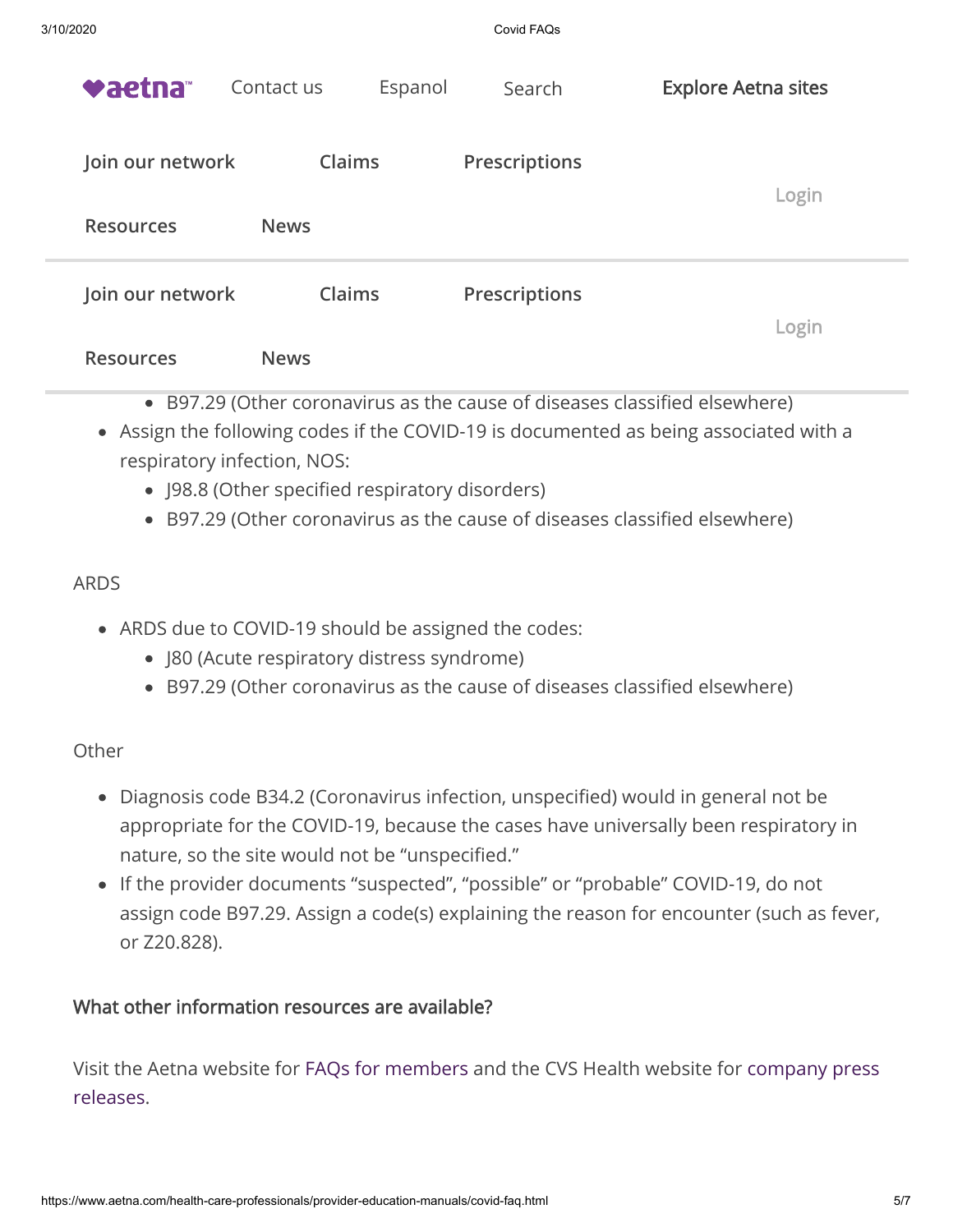| 3/10/2020                        |                       | Covid FAQs    |                            |  |
|----------------------------------|-----------------------|---------------|----------------------------|--|
| <b>vaetna™</b>                   | Espanol<br>Contact us | Search        | <b>Explore Aetna sites</b> |  |
| Join our network                 | Claims                | Prescriptions | Login                      |  |
| <b>Resources</b>                 | <b>News</b>           |               |                            |  |
| Join our network                 | Claims                | Prescriptions |                            |  |
| <b>Resources</b>                 | <b>News</b>           |               | Login                      |  |
| <b>GLOSSARY</b>                  |                       |               |                            |  |
| <b>ACCESSIBILITY SERVICES</b>    |                       |               |                            |  |
| <b>PLAN DISCLOSURES</b>          |                       |               |                            |  |
| <b>PROGRAM PROVISIONS</b>        |                       |               |                            |  |
| <b>STATE DIRECTORY</b>           |                       |               |                            |  |
| <b>GRIEVANCE FORMS</b>           |                       |               |                            |  |
| <b>NEWS AND ANALYSIS</b>         |                       |               |                            |  |
| <b>HEALTH CARE REFORM</b>        |                       |               |                            |  |
| <b>INVESTOR INFO</b>             |                       |               |                            |  |
| <b>SITE MAP</b>                  |                       |               |                            |  |
| <b>TERMS OF USE</b>              |                       |               |                            |  |
| <b>LEGAL NOTICES</b>             |                       |               |                            |  |
| <b>PRIVACY CENTER</b>            |                       |               |                            |  |
| <b>INTEREST-BASED ADS POLICY</b> |                       |               |                            |  |
| NONDISCRIMINATION NOTICE         |                       |               |                            |  |
|                                  |                       |               |                            |  |

©2020 Aetna Inc.